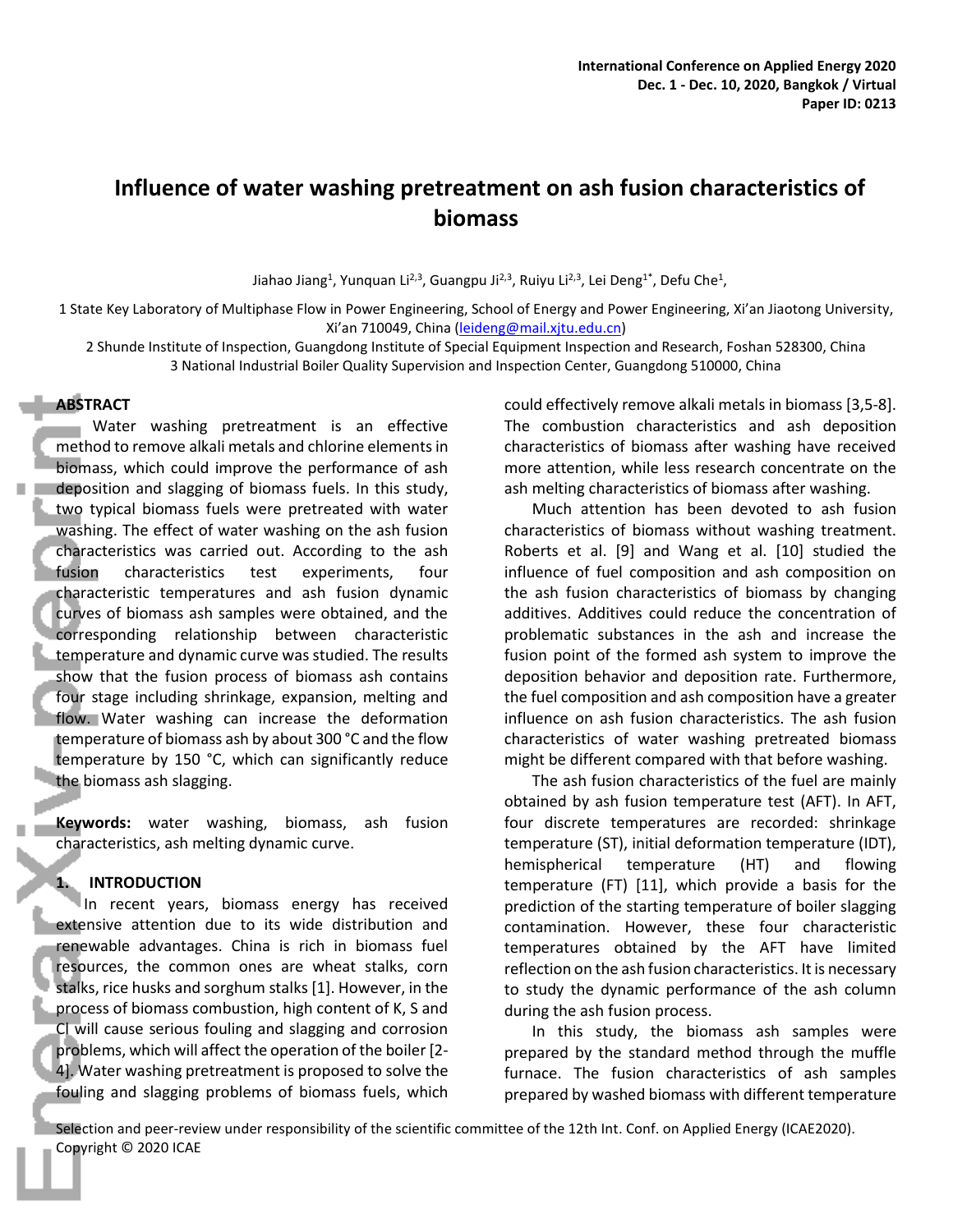were investigated by ash fusion point instrument. The influence of washing condition on the ash fusion characteristics of biomass is investigated.

#### **2. MATERIAL AND METHODS**

#### *2.1 Biomass ash production*

Two common crops, wheat stalk and corn stalk are selected as the biomass fuels. The water washing pretreatment is performed at first. The biomass and 1L water are mixed for 24 hours in a beaker at a constant temperature controlled by water bath. The temperature of the water bath is 30, 60 and 90 °C. Then, the washed biomass samples after filtering were dried in a drying oven at 105 °C for 24 hours. Subsequently, the biomass is crushed by a crusher. The biomass powder with a particle size range of 150-250 μm is selected. The dried biomass powder was applied to prepare the ash samples at 575°C in the muffle furnace.

The 8 groups of experimental samples are respectively defined as CS0 (the original ash of corn stalk), CS30 (the corn stalk ash after washing at 30 °C), CS60 (the corn stalk ash after washing at 60 °C), and CS90 (the Corn stalk ash after washing at 90 °C). The same naming method is also used for wheat stalk ash samples, namely WS0, WS30, WS60 and WS90.

### *2.2 Ash fusion dynamic curve*

During the ash fusion dynamic measurement experiment, the change in the height of the ash column could be recorded. The ratio of the real-time ash column height to the initial ash column height is defined as the ash column height ratio. The dynamic curve of biomass ash fusion could be obtained. The ash fusion characteristics of biomass are measured and recorded by the ash fusion point instrument. The four characteristic temperatures are defined as follows:

 $(1)$  Shrinkage temperature (ST): The ash column height begin to decrease, and the ash column height ratio is less than 1.

(2) Initial deformation temperature (IDT): The upper surface of the ash column changes, which is manifested by the obtuse of the upper surface of the cylindrical projection.

 $(3)$  Hemispherical temperature (HT): The ash column melts into a hemispherical shape. The height of column is about half the length of the bottom surface refer to the standard.

(4) Flow temperature (FT): The ash samples flow on the support plate, and the ash column height ratio is less than 0.2.

(5) In addition, after the deformation temperature, when the ash sample expands to the maximum, it can be defined as the melting start temperature.

### **3. RESULTS AND DISCUSSION**

### *3.1 Ash fusion characteristics of corn stalk*

Fig.1 shows the ash melting curve of corn stalk. The shrinkage temperature of CS30, CS60, and CS90 increased by 30, 30, and 340 °C respectively comparing with CS0, which shows that the chemical reaction temperature required inside the corn stalk ash column is higher after washing. It is worth noting that the shrinkage temperature of CS90 is significantly increased, and the temperature range in which shrinkage occurs is significantly shortened. The ash column shrinks to a minimum when the temperature rises to 1270 °C, and then its height begins to rise, only 30 °C higher than the shrinkage temperature. The corresponding temperature and the expansion ratio increase greatly when CS30, CS60, and CS90 reach the highest expansion value. The maximum expansion temperature increase which may be caused by that water washing can remove a large amount of alkali metal elements and part of the Cl element, and the content of low melting point substances in the ash column is small that make the temperature required to reach the maximum expansion is higher. For CS90, the ash column height ratio is 0.94 when the shrinkage stops, which is reduced compared with CS0, CS30 and CS60. It can be inferred that most of the alkali metal elements are removed and the content of low-melting substances in the ash column is reduced at the washing temperature of 90 °C.



Fig.1 ash melting curve of corn stalk

Table 1 shows the characteristic temperature of corn stalk ash obtained by AFT. It can be observed that the shrinkage temperature corresponds to the temperature when the ash column height ratio begins to decrease, comparing Fig.1 and Table 1. The initial deformation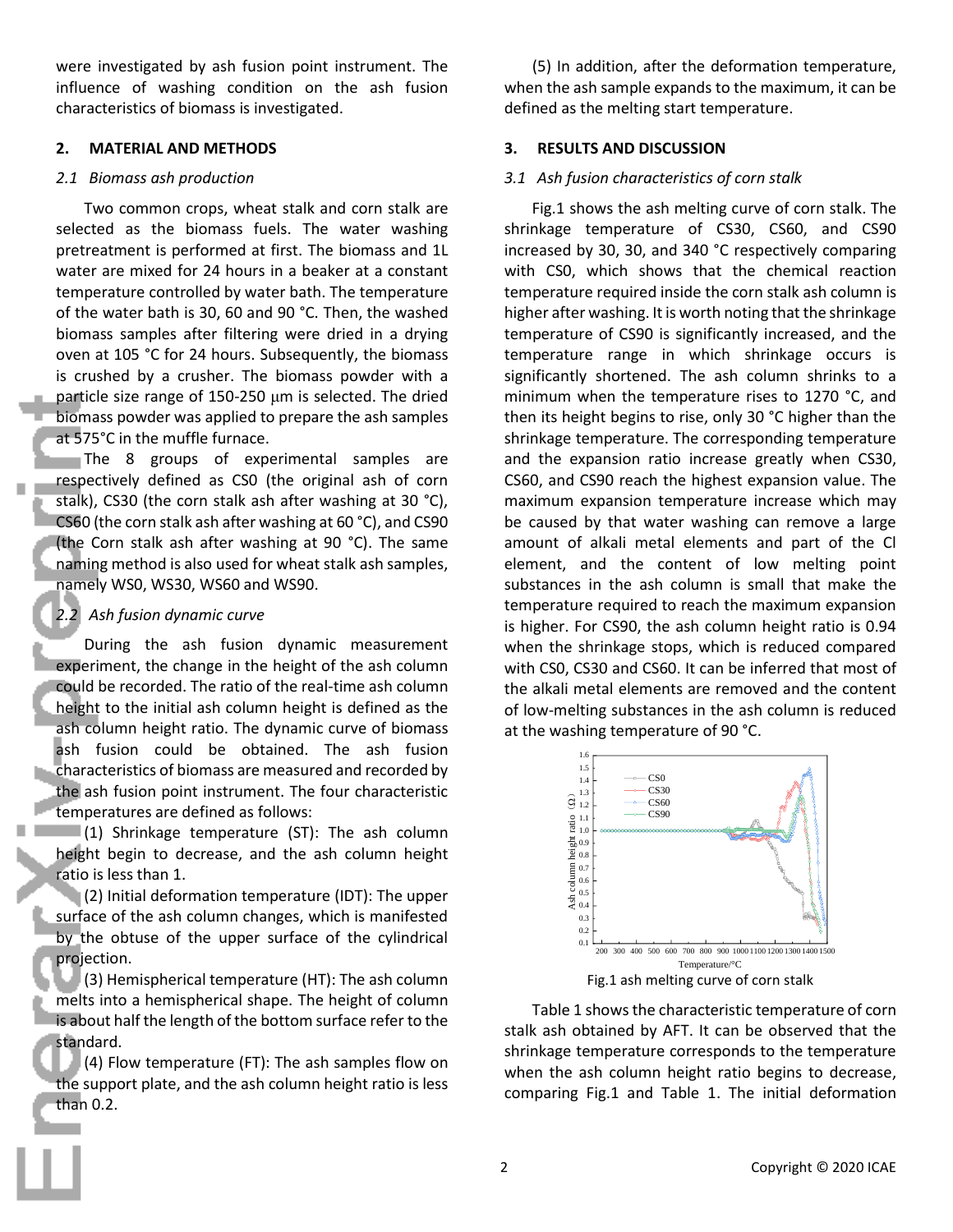temperature corresponds to the temperature at which the ash column stops shrinking and turns to expansion, and corresponds to the extreme point where the ash column height ratio in dynamic curve changes from decreasing to increasing. The hemispheric temperature corresponds to the inflection point where the height of the ash column in the ash melting dynamic curve changes from slow to faster in the descending stage. The flow temperature corresponds to the temperature when the ash column completely collapses. It can be inferred that the ash melting dynamic curve could well reflect the characteristic temperature of biomass ash melting. Furthermore, it is easy to divide the internal changes of the biomass ash column in stages during the test.

|                 |      | Characteristic temperature/°C |      |             |  |
|-----------------|------|-------------------------------|------|-------------|--|
|                 | ST   | DT                            | НT   | FT          |  |
| CS <sub>0</sub> | 900  | 980                           | 1300 | 1380        |  |
| CS30            | 930  | 1180                          | 1350 | 1412        |  |
| CS60            | 930  | 1250                          | 1380 | 1430        |  |
| <b>CS90</b>     | 1259 | 1285                          | 1380 | 1412        |  |
| WS0             |      | 946                           | 1185 | 1292        |  |
| WS30            | 980  | 1226                          | 1359 | 1456        |  |
| <b>WS60</b>     | 990  | 1300                          | 1470 | 1499        |  |
| WS90            | 1272 | 1326                          | 1444 | $\geq 1500$ |  |

*3.2 Ash fusion characteristics of wheat stal*k

Figure 2 illustrates the ash melting curve of wheat stalk. The initial shrinkage stage of WS0 was not observed. The possible reason is that the WS0 has already shrunk when it is lower than 900 °C. However, since the ash melting point instrument only started recording at 900 °C, the shrinkage process of the ash column could not be recorded. The ash column height of WS30, WS60, and WS90 starts to decrease at 980, 980, and 990 °C, respectively, which is the shrinkage temperature. When the shrinkage of WS30 stops, the ash column height ratio is about 0.87, which increases the shrinkage ratio compared with the corn stalk ash treated with 30 °C water washing. It shows that in the wheat straw ash column, the liquid phase structure produced during the temperature increase is more, and the solid particles in it are smaller, resulting in greater attraction between the solid particles in the ash column under capillary action. Therefore, the contraction of WS30 is greater. At the same time, the temperature when the ash column reaches the highest shrinkage value after washing is greatly increased. It can be inferred that the proportion of high melting point substances in the wheat stalk ash column increases after washing. The maximum

shrinkage ratio of WS60 is significantly higher than that of WS30. The high melting point substance particles in the wheat straw ash column washed at 60 °C are smaller and they are more evenly distributed in the liquid phase, which lead to the attraction between solid particles is greater under capillary action. The maximum expansion ratio of WS90 is lower than that of WS0 and WS30, but the temperature at the maximum degree of expansion increases significantly. The expansion ratio and the corresponding temperature of WS90 is similar with WS60, indicating that after 60 °C, the washing temperature has less effect on the ash melting characteristics of wheat straw.

As the temperature increases, the wheat stalk ash column is basically in a molten state which is similar to the corn stalk ash, showing a spherical shape under the action of surface tension. As the temperature continues to rise, all solid particles inside the ash column melt, and the ash column gradually becomes hemispherical.



Fig.2 ash melting curve of wheat stalk

#### **4. CONCLUSION**

In this study, corn stalk and wheat stalk are used to investigate the ash fusion characteristics of biomass and the ash melting dynamic curve. The influence of the washing temperature on the ash fusion characteristics of the two biomasses was explored on the ash fusion dynamic measurement system. The conclusions can be drawn as follows:

(1) The ash fusion characteristic temperature increased after washing, indicating that water washing treatment has a significant effect on solving the slagging problem of biomass ash. Water washing pretreatment can increase the deformation temperature of biomass ash by about 300 °C and the flow temperature by 150 °C.

(2) The ash melting curve could clearly show the dynamic process of ash melting, including shrinkage, expansion, melting and flow. At the same time, the